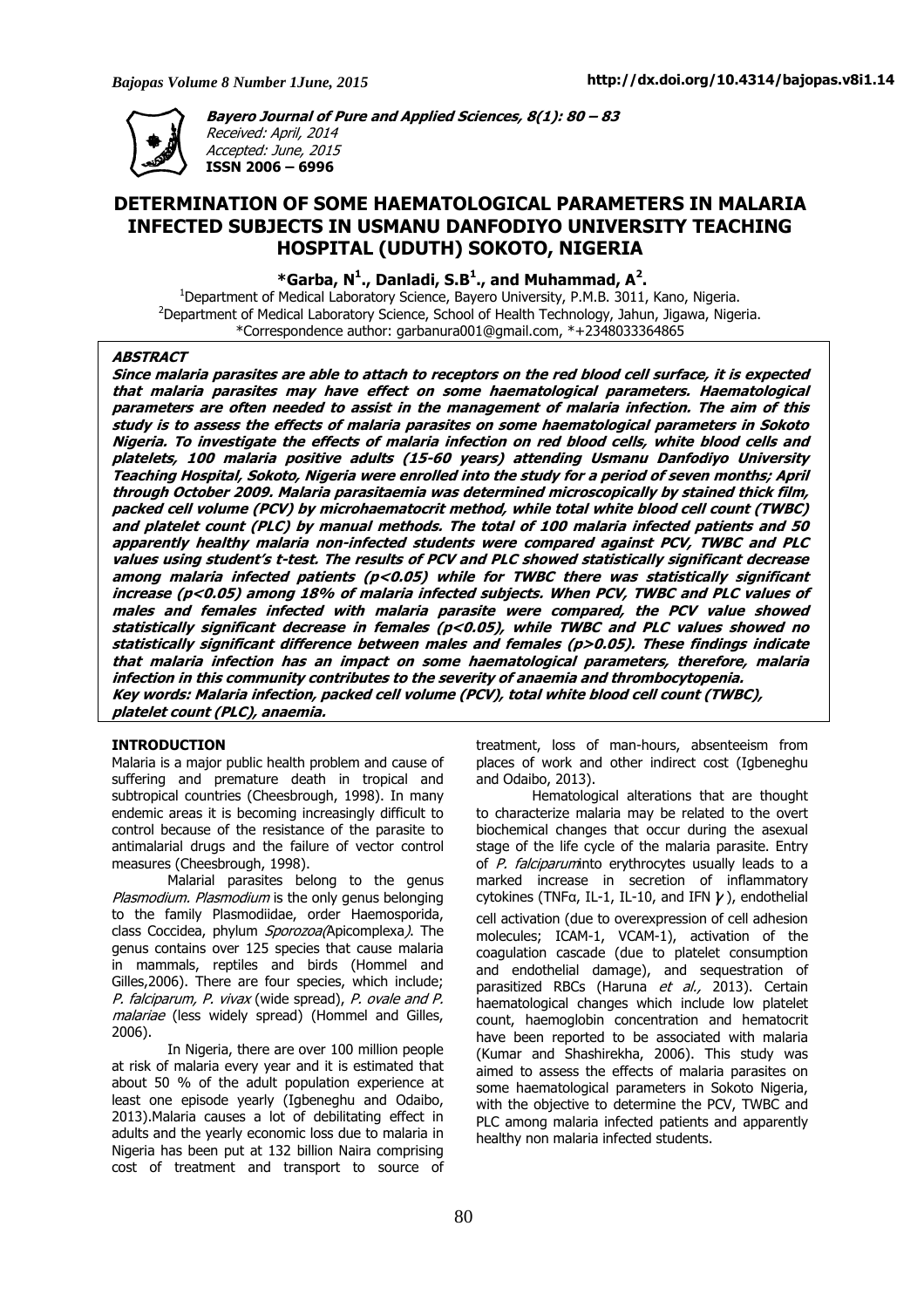# **MATERIALS AND METHODS Study Area**

The area selected for this research work was Usmanu Danfodiyo University Teaching Hospital (UDUTH) located in Sokoto metropolis, Sokoto state of Nigeria. The metropolitan city of Sokoto lies between longitude 05 $^011^1$  to 13 $^0$  03<sup>1</sup> East and latitude 13 $^000^1$ to  $13^0$ 06<sup>1</sup> North and covers an area of 60.33km<sup>2</sup> (Iman, 2006). The area has an annual mean rainfall ranging between 500mm to 1,300mm. Dry season starts from October and lasts up to May and wet season begins in May and lasts up to October every year (Iman, 2006). The total population of people in Sokoto metropolis for 2006 is 505,004, based on the 2006 census. The indigenous inhabitants of the study area are mainly Hausa and Fulani. Other ethnic groups resident in the area include Igbo, Yoruba, Nupe, Ebira, Igala, etc. Hausa is the commonly spoken language. Traders form greater percentage of the population, while the rest are civil servants, farmers, artisans and people of other occupation (Iman, 2006).

# **Study Subjects**

The sample size was calculated using single proportion formula, however, 150 samples were studied in which 100 were malaria infected patients and 50 were apparently healthy malaria non infected students (aged between 15-60 years) attending Usmanu Danfodiyo University Teaching Hospital.

# **Inclusion Criteria**

Only malaria positive patients attending UDUTH and apparently healthy students who were malaria negative were considered eligible for enrollment into the study.

# **Exclusion Criteria**

All subjects with any of the following were excluded: typhoid fever, pregnant women, other obvious medical conditions and apparently healthy students who were positive for malaria parasite (for control).

# **Sample Collection**

A 2.5ml of blood was collected under aseptic condition by venopuncture into 0.04ml of EDTA bottle from malaria positive patients attending UDUTH and malaria negative students (control) living in students' hostel. The sample collected was gently inverted 5-6 times to prevent clotting. Participants' demographic data were documented. In not more than one hour of sample collection, each sample collected was then tested for the following haematological parameters:

- 1. Packed cell volume (PCV)
- 2. Total white blood cell count (TWBC)<br>3. Platelet count (PLC)
- Platelet count (PLC)

**[** 

# **Techniques**

Identification of malaria parasite was done microscopically by stained thick film. PCV, TWBC and PLC were estimated using Dacie and Lewis (1995) methods.

# **Data Analysis**

# **Instrument:**

Data processing was done using the Graph pad Instat computer statistical software package (Version 5.00), developed in 2007.

# **Presentation and Test Statistics:**

Mean ± Standard Deviation of PCV, TWBC and PLC in malaria infected and non-infected adults were found. The t-test was used to compare differences between variables and p<0.05 was considered as statistically significant.

### **RESULTS**

The mean age  $\pm$  SD of adults was 33.35 $\pm$ 13.05 years. Out of 100 malaria infected patients, 64 were males and 36 were females. Among the 50 malaria negative students, 31 were males while the remaining 19 were females.

Table 1 Compares Mean  $\pm$  Standard Deviation of the PCV, TWBC and PLC in malaria infected and noninfected adults. The Mean  $\pm$  Standard Deviation of PCV in infected was 38.38±4.46% while in noninfected was  $41.42\pm4.38\%$ . The Mean  $\pm$  Standard Deviation of TWBC in infected was  $8.32\pm2.99x10^9$ /L while in non-infected was  $6.67 \pm 1.55$  x10<sup>9</sup>/L. The Mean ± Standard Deviation of PLC in infected was  $194.56 \pm 60.70 \times 10^9$ /L while in non-infected was  $264.06\pm76.68$  x10<sup>9</sup>/L. Statistical analysis among the two variables for PCV shows p-value  $= 0.0014$ indicating a very significant decrease among malaria infected patients. Statistical analysis for TWBC indicates extremely significant increase among malaria infected patients (p-value =  $0.0008$ ). The PLC shows extremely significant decrease in malaria infected patients (p-value  $= 0.0001$ ).

Table 2 Compares Mean  $\pm$  Standard Deviation of the PCV, TWBC and PLC in malaria infected males and infected females adults. The Mean  $\pm$  Standard Deviation of PCV in infected males was 39.58±4.49% while in infected females was 36.25±3.58%. The Mean ± Standard Deviation of TWBC in infected males was  $8.35\pm3.06\times10^9$ /L while in infected females was  $8.28 \pm 2.90 \times 10^9$ /L. The Mean  $\pm$  Standard Deviation of PLC in infected males was  $198.06 \pm 61.97 \times 10^9$ /L while in infected females was 191.11 $\pm$ 60.49 x10<sup>9</sup>/L. Statistical analysis among the two variables for PCV shows p-value =  $0.0016$ indicating very significant decrease in females. Statistical analysis for TWBC and PLC indicate no significant difference among the sexes (p-value  $=$  $0.8720$  and p-value =  $0.8754$  respectively).

**Table 1: Compares Mean ± Standard Deviation of the PCV, TWBC and PLC in Malaria Infected and Non-infected Adults.** 

| Parameters                  | PCV(%)           | TWBC( $X10^9/L$ ) | PLC $(X10^9/L)$ |
|-----------------------------|------------------|-------------------|-----------------|
| Malaria infected $(N=100)$  | 38.38±4.46       | $8.32 \pm 2.99$   | 194.56±60.70    |
| Malaria Non-infected (N=50) | $41.42 \pm 4.38$ | $6.67 \pm 1.55$   | 264.06±76.68    |
| t-value                     | 3.16             | 3.56              | 4.83            |
| p-value                     | 0.0014           | 0.0008            | < 0.0001        |

Key: Results are presented as Mean $\pm$  Standard Deviations (SD), N = Number of subjects, PCV = Packed cell volume, TWBC = Total white blood cell count, PLC = Platelet count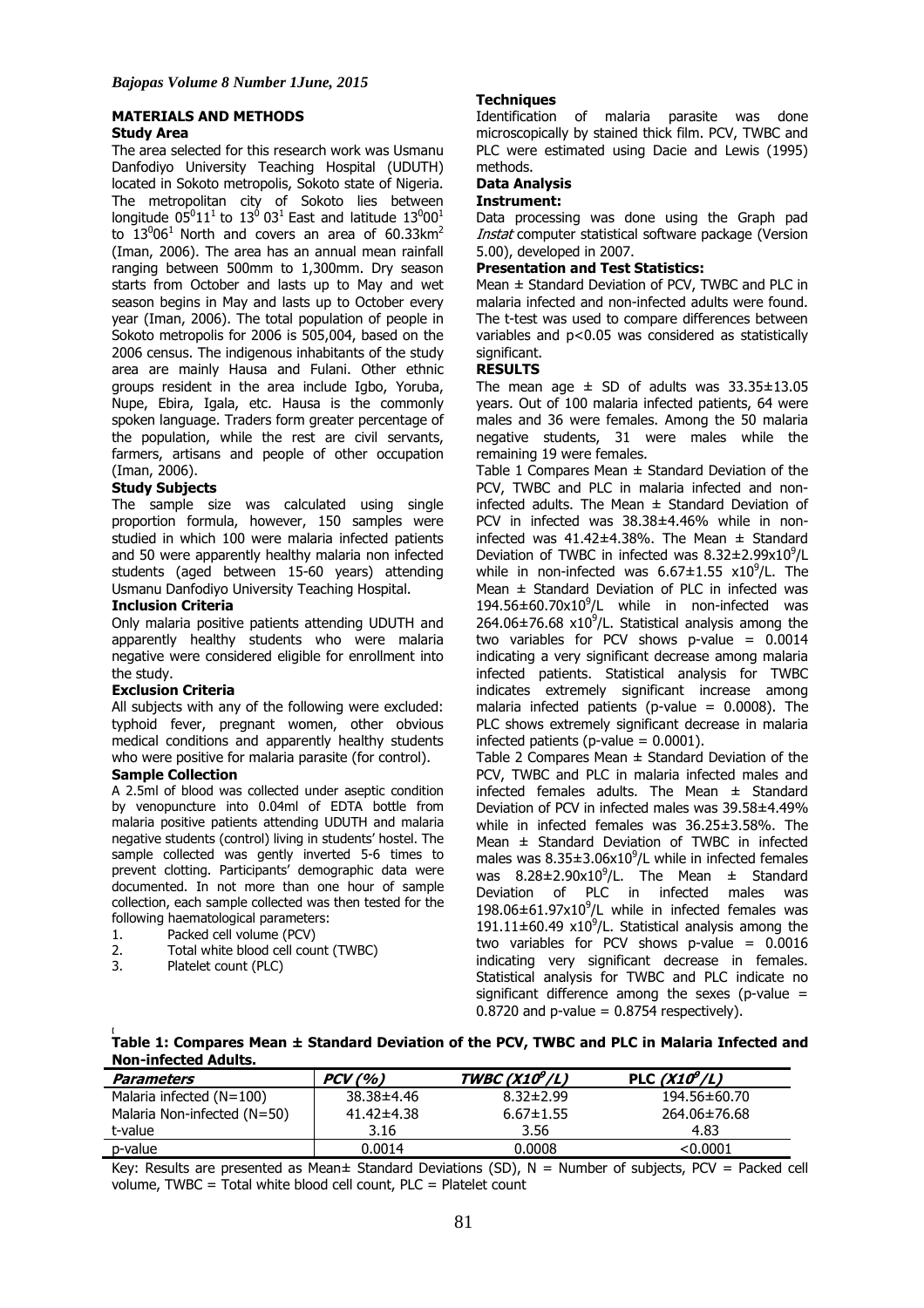Table 2: Compares Mean ± Standard Deviation of the PCV, TWBC and PLC in Malaria Infected Males and Infected Females Adults.

| <b>Parameters</b>     | $PCV($ % $)$     | TWBC ( $X10^9/L$ ) | PLC $(X10^9/L)$ |
|-----------------------|------------------|--------------------|-----------------|
| <b>Infected Males</b> | 39.58±4.49       | $8.35 \pm 3.06$    | 198.06±61.97    |
| $(N=64)$              |                  |                    |                 |
| Infected Females      | $36.25 \pm 3.58$ | $8.28 \pm 2.90$    | 191.11±60.49    |
| $(N=36)$              |                  |                    |                 |
| t-value               | 3.411            | 0.1623             | 0.1579          |
| p-value               | 0.0016           | 0.8720             | 0.8754          |

Key: Results are presented as Mean± Standard Deviations (SD), PCV = Packed cell volume, TWBC = Total white blood cell count, PLC = Platelet count

### **DISCUSSION**

Haematological parameters such as PCV, TWBC and PLC are very important in the management of malaria infected patients.The results obtained from this study show that the PCV value is slightly lower in malaria infected subjects (about 38%). This finding is slightly different from the work done by Samje et al., 2009 in the University of Buea Cameroon where they had 45% decrease in PCV level among malaria infected patients.

This decrease in PCV level (anaemia) may be due to some degree of haemolysis in malaria infected patients (Hoffbrand et al., 2005). It may also be due to Normocytic, Normochromic anaemia (anaemia of chronic disease) seen in malaria infected subjects (Hoffbrand *et al.*, 2006).

This research work shows that platelet count is slightly reduced in malaria infected patients. We found about 70 x  $10^9$ /L difference in platelet count among malaria infected patients and malaria non infected students (table 1). This is also similar to the report of Cheesbrough (2000) and Hoffbrand et al., (2005) that mild thrombocytopenia with counts down to 100 x  $10^{9}/$ Lis common in malaria infected patients. Thrombocytopenia in malaria infection was also reported in Uttarakhand State of India (Smita and Harish, 2013). This decrease in platelet count (thrombocytopenia) might be due to mild splenomegaly reported in some malaria infected patients (Hoffbrand et al., 2005).

#### **REFERENCES**

- Cheesbrough, M. (1998). District Laboratory Practice in Tropical Countries. Cambridge, UK: Cambridge University Press; Part (1). P. 239, 243.
- Cheesbrough, M. (2000). District Laboratory Practice in Tropical Countries. Cambridge, UK: Cambridge University Press; Part (2). P. 314-8.
- Dacie, J.V. and Lewis, S.M. (1995). Practical Haematology. 8<sup>th</sup> ed. London, UK: Churchill Livingstone; P. 433-4.
- Haruna, M. Sharif, K. Larry, F.S. Abdul, S. and Christine N. (2013). How Reliable Are Hematological Parameters in Predicting Uncomplicated Plasmodium falciparum Malaria in an Endemic Region? Hindawi Publishing Corporation, ISRN Tropical Medicine, Volume 2013, Article ID

The results obtained from this research show that white cell count is slightly increased in malaria infected patients. The TWBC mean value of malaria infected patients was about 2 x  $10^9$ /L greater than that of non malaria infected students and this difference was statistically significant (p-value =0.0008).Rise in white cell count was also reported in severe malaria (Hoffbrand et al., 2005). This increase may also be due to neutrophilia reported in most cases of acute haemorrhage or due to monocytosis as seen in most cases of malaria infection (Cheesbrough, 2000). This finding is different from the work done in aSemi-Urban Community in Southwestern Nigeria where they found leucopenia in acute malaria infection (Igbeneghu and Odaibo, 2013). Finally, this research work also shows that the lower the PCV, the higher the white cell count and vice versa, this may be due the fact that increase in one cell lineage production may cause decrease in other cell lineage production.

#### **CONCLUSION**

This study found that malaria has significant impact on some haematological parameters in which low PCV, low PLC and high TWBC occur.

#### **Acknowledgements**

The authors want to acknowledge the assistance of the Usmanu Danfodiyo University Teaching Hospital, Sokoto. Our gratitude also goes to the participants of this research.

> 673798, 9 pages, http://dx.doi.org/10.1155/2013/673798

- Hoffbrand, A. Victor, D. and Edward, G.D. T. (2005). Postgraduate Haematology. 5<sup>th</sup> ed. Massachusetts, USA: Blackwell publishing Ltd; P. 976, 981-2, 985.
- Hoffbrand, A.V. Pettit, J.E. and Moss, P.A.H. (2006).<br>Figure 11 Haematology 5th ed Essential Haematology. 5<sup>th</sup> ed. Massachusetts, USA: Blackwell publishing Ltd; P. 330-1.
- Hommel, M. and Gilles, H.M. (2006). Topley and Wilson's microbiology and microbial *infections*: Malaria. 4<sup>th</sup> ed. Edward Amold (Publishers) Ltd.
- Igbeneghu, C. and Odaibo,A.B.(2013**).**Impact of Acute Malaria on Some Haematological Parameters in A Semi-Urban Community in Southwestern Nigeria. Acta Parasitologica Globalis 4 (1)**.**